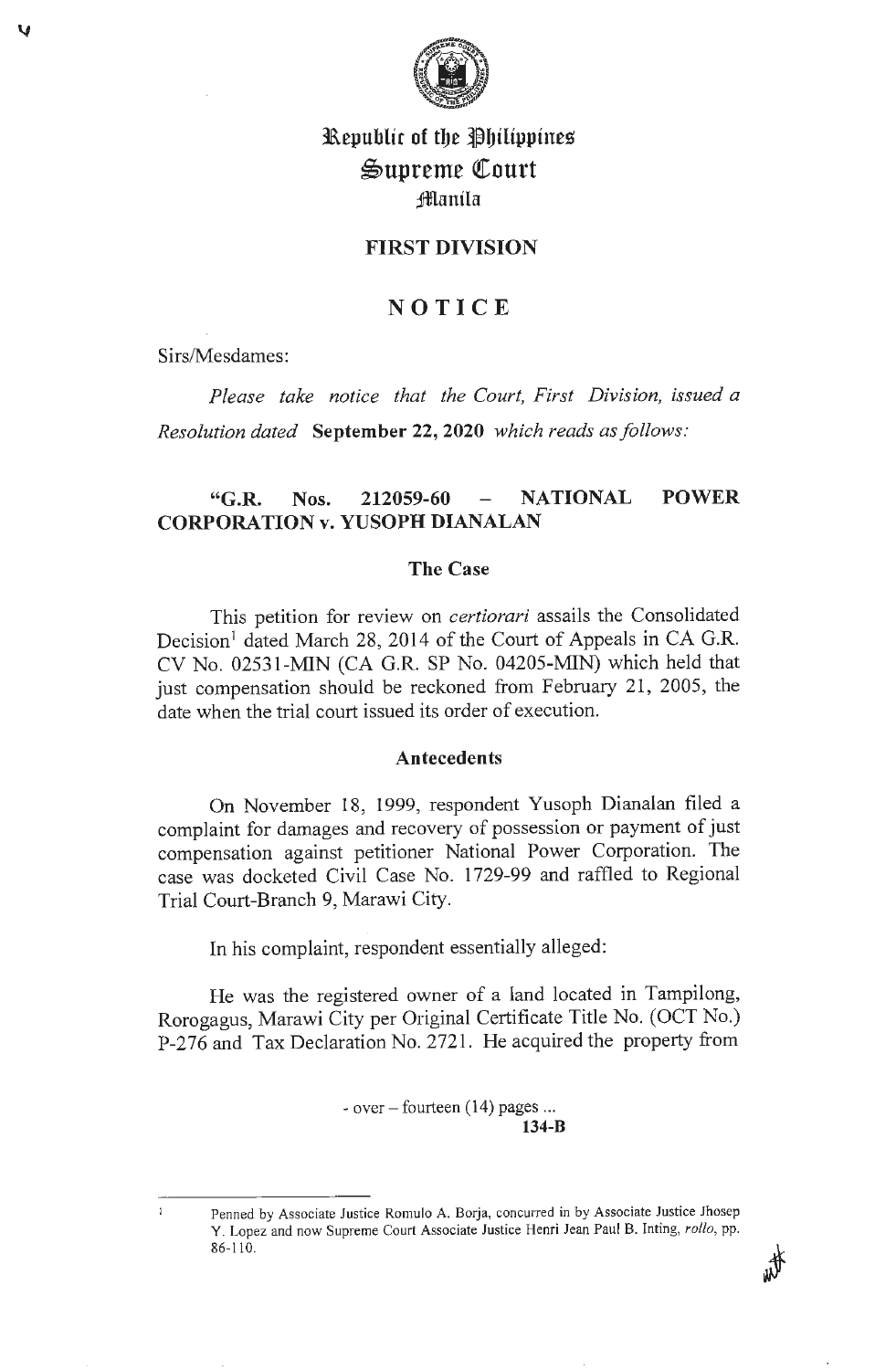his father Hadji Amer Dianalan (Hadji) through a Deed of Donation dated April 16, 1997.<sup>2</sup> He also owned one  $(1)$  of the adjoining properties per OCT No. PAF-1085.<sup>3</sup>

Sometime in 1978, petitioner constructed an underground tunnel on his properties without his knowledge or consent. The underground tunnel was used by petitioner to divert the flow of Agus river for its Agus I Hydro Electric Project in Bangon, Marawi City. He and his father Hadji discovered the secret tunnel only in 1996 when the latter executed the deed of donation in his favor. Article 437 of the Civil Code provides that as owner of the two (2) properties, he was also the owner of the surface and everything under it. By constructing a tunnel underneath his properties, petitioner deprived him of their beneficial use. In fact, he and his lessees who had constructed their respective houses on subject properties were forced to move out due to tremors caused by the water flowing underneath.<sup>4</sup>

He demanded that petitioner vacate or remove the tunnel but the latter failed to heed. Petitioner's construction was equivalent to unlawful taking and condemnation without just compensation. Petitioner therefore should be held liable for rent or payment of the current market value of his properties, moral damages, exemplary damages, and attorney's fees.<sup>5</sup>

In their Answer, petitioner countered, in the main:

Article 437 of the Civil Code provides that the owner's right over his property is without detriment to servitude and to other limitations imposed by special law or ordinance. The construction of a tunnel to divert the flow of water for generating electricity was legal and sanctioned by Republic Act No.  $6395$  (RA 6395),<sup>6</sup> therefore, a limitation on respondent's ownership of subject properties.<sup>7</sup>

Further, respondent's cause of action, if any, was already barred by prescription, estoppel, and laches.<sup>8</sup>

Too, it was incredible that the tunnel was only discovered in 1996 because respondent's father Hadji had long been its right-of-way agent since the construction of the Agus 1 Hydro Electric Project in

 $\overline{2}$ *Id.* at 111 and 143.

 $\overline{3}$ *Id.* at 112 and 179.

 $\overline{4}$ *Id.* at 112-113.

 $\mathsf S$ *Id.* at 113-115.

<sup>6</sup>  An Act Revising the Charter of the National Power Corporation.

 $\bar{7}$ *Id.* at 120-121.

 $\mathbf{8}$ *Id.* at 121.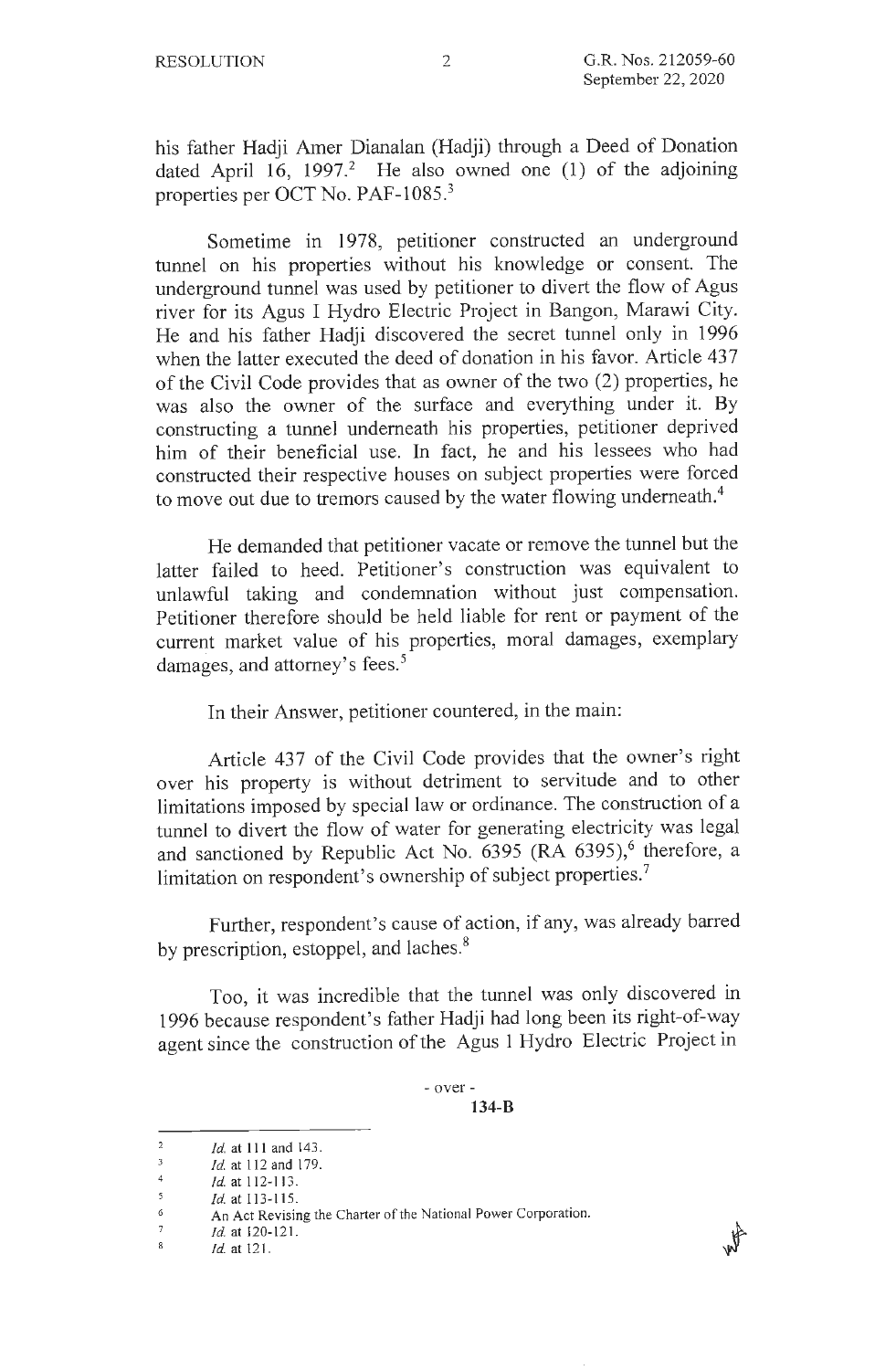Marawi City. It even received Hadji's Letter dated July 3, 1989 acknowledging that as early as 1979, he already knew of the outlet tunnel construction on the slope portion of his land. Certainly, this admission defeats respondent's cause of action.<sup>9</sup>

By Decision<sup>10</sup> dated February 21, 2005, the trial court ordered petitioner to pay respondent just compensation for the properties, thus:

WHEREFORE, judgment is hereby rendered in favor of plaintiff:

- 1. Ordering defendant **National Power Corporation (NPC)** to pay unto **plaintiff Engr. Yusoph Dianalan** the sum of **Twenty Seven Million Eight Hundred Eighty Three Thousand (P27,883,000.00) Pesos** as actual or compensatory damages for defendant's use of plaintiff's two (2) parcels of land covering an area of twenty seven thousand eight hundred eighty three (27,883) sq. meters at Tampilong, Rorogagus and Matampay, Marawi City;
- 2. Ordering defendant NPC to pay the [sic] further sum of **One Hundred Thousand (Pl00,000.00) Pesos** as Attorney's fee; and
- 3. Ordering defendant NPC to pay unto plaintiff the [sic] further sum of Three Million, Three Hundred Forty Five Thousand, Nine **Hundred Sixty (P3,345,960.00) Pesos** unto the plaintiff corresponding to 12% legal interest of the sum as awarded by this decision computed from the date of issuance of this decision.

so ORDERED. <sup>11</sup>

The trial court took judicial notice of another case in 1995 where the City Assessor's Office fixed the value of just compensation at One Thousand Pesos (P1,000.00) per sq.m. $^{12}$ 

On appeal *via* **CA-G.R. CV No. 00521-MIN** petitioner faulted the trial court's valuation considering that on July 18, 1988, it bought a portion of the same property only at Ten Pesos (P10.00) per sq.m.. Even assuming that One Thousand Pesos (Pl,000.00) per sq. m. was the correct valuation, the trial court still erred in ordering it to pay P27,833,000.00 where the total area taken was only  $26,662.98$  sq.m..<sup>13</sup>

By Decision<sup>14</sup> dated October 22, 2009, the Court of Appeals partly granted the appeal, viz.:

> - over - **134-B**

**水** 

<sup>9</sup>  *Id.* at 122.

<sup>10</sup>  Id. at 132-148.

II *Id.* at 147-148.

<sup>12</sup>  *Id.* at 147.

<sup>13</sup>  *id.* at 90.

<sup>14</sup>  Penned by Associate Justice Ruben C. Ayson and concurred in by Associate Justices Rodrigo F. Lim, Jr. and Leoncia R. Dimaguiba, *id.* at 149-172.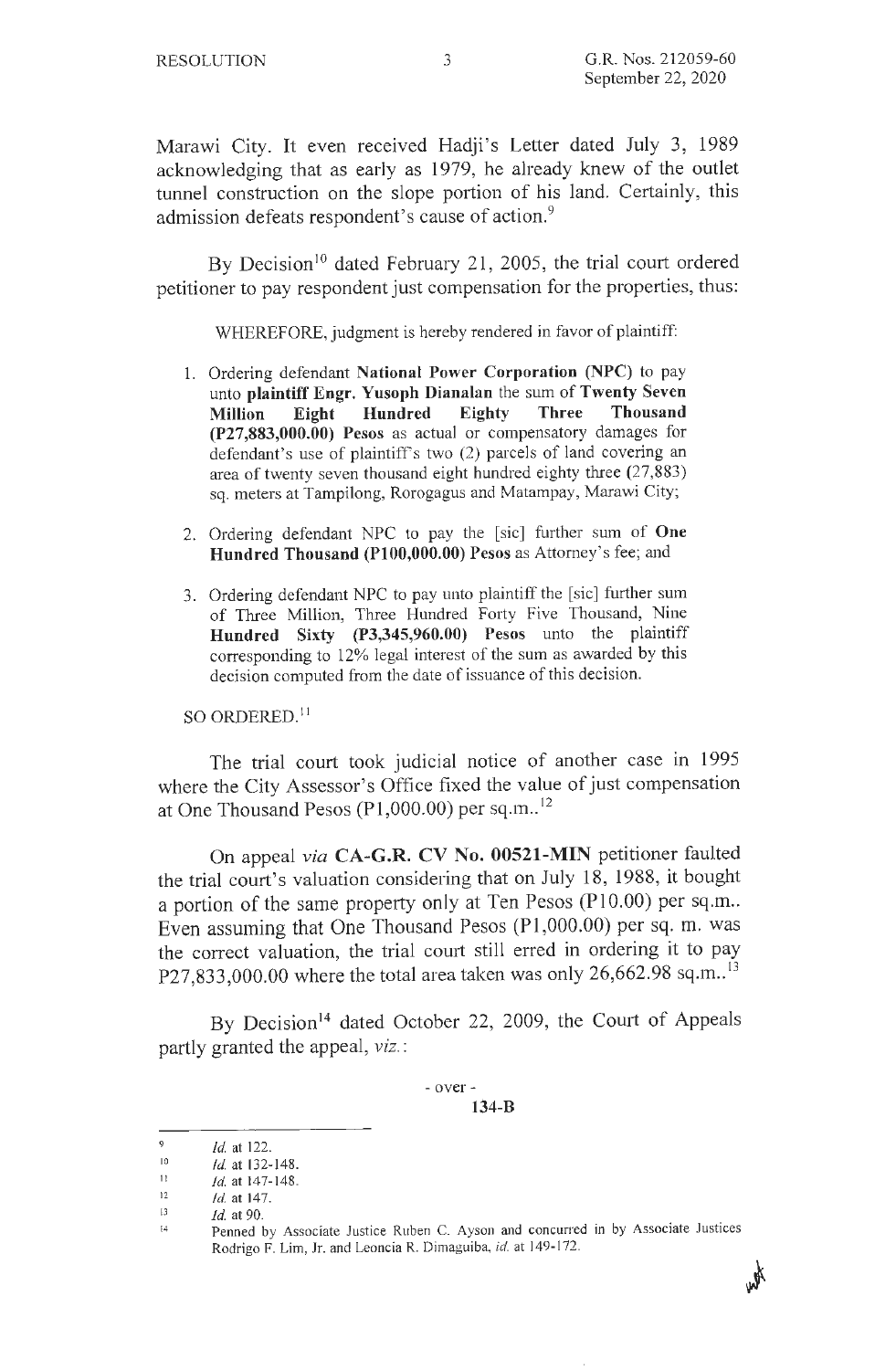**WHEREFORE,** the appeal is **PARTIALLY GRANTED.**  The RTC assailed Decision [dated] February 21, 2005 is affirmed [insofar] as appellant NPC is liable to pay for just compensation to appellee Dianalan, with legal interest of 6% of the total amount of just compensation, but only covering an area of 26,662.98 square meters located at Tampilong, Rorogagus and Matampay, Marawi City. The case is however **REMANDED** to the court of origin, for the proper determination of just compensation.

The award of attorney's fee is deleted.

so ORDERED. <sup>15</sup>

Despite the remand of the case for the purpose of fixing just compensation, respondent moved for a writ of execution, with prayer to implead the Power Sector Assets and Liabilities Management Corporation **(PSALM)** as defendant. <sup>16</sup>

Under Order dated March 8, 2010, the trial court granted the motion and issued a writ of execution directing petitioner to pay respondent Thirty Four Million Six Hundred Sixty One Thousand and eight Hundred Seventy Four Pesos (P34,661,874.00) with six percent  $(6%)$  interest from February 21, 2005 until full payment.<sup>17</sup>

Petitioner assailed the Order through a petition for certiorari before the Court of Appeals under **CA-G.R. SP No. 03520-MIN.** The Court of Appeals initially granted petitioner's payer for temporary restraining order against the implementation of the writ of execution. Under its subsequent Resolution dated August 10, 2010, however, the Court of Appeals considered the petition withdrawn and terminated in view of the parties' agreement to jointly participate in the Civil Case No. 1729-99 for determination of just compensation.<sup>18</sup>

Back to the trial court, a board of five (5) commissioners, thereafter, got designated to recommend the amount of just compensation. After due proceedings, the board recommended Two Thousand Five Hundred Pesos (P2,500.00) per sq.m., sans any mention of the reckoning date on which this valuation was based.<sup>19</sup>

<sup>15</sup> *Id.* at 171-172.

<sup>16</sup> *Id.* at 94.

<sup>17</sup> *Id.* at 94.

<sup>18</sup> *Id.* at 174-175.

<sup>19</sup> *Id.* at 94.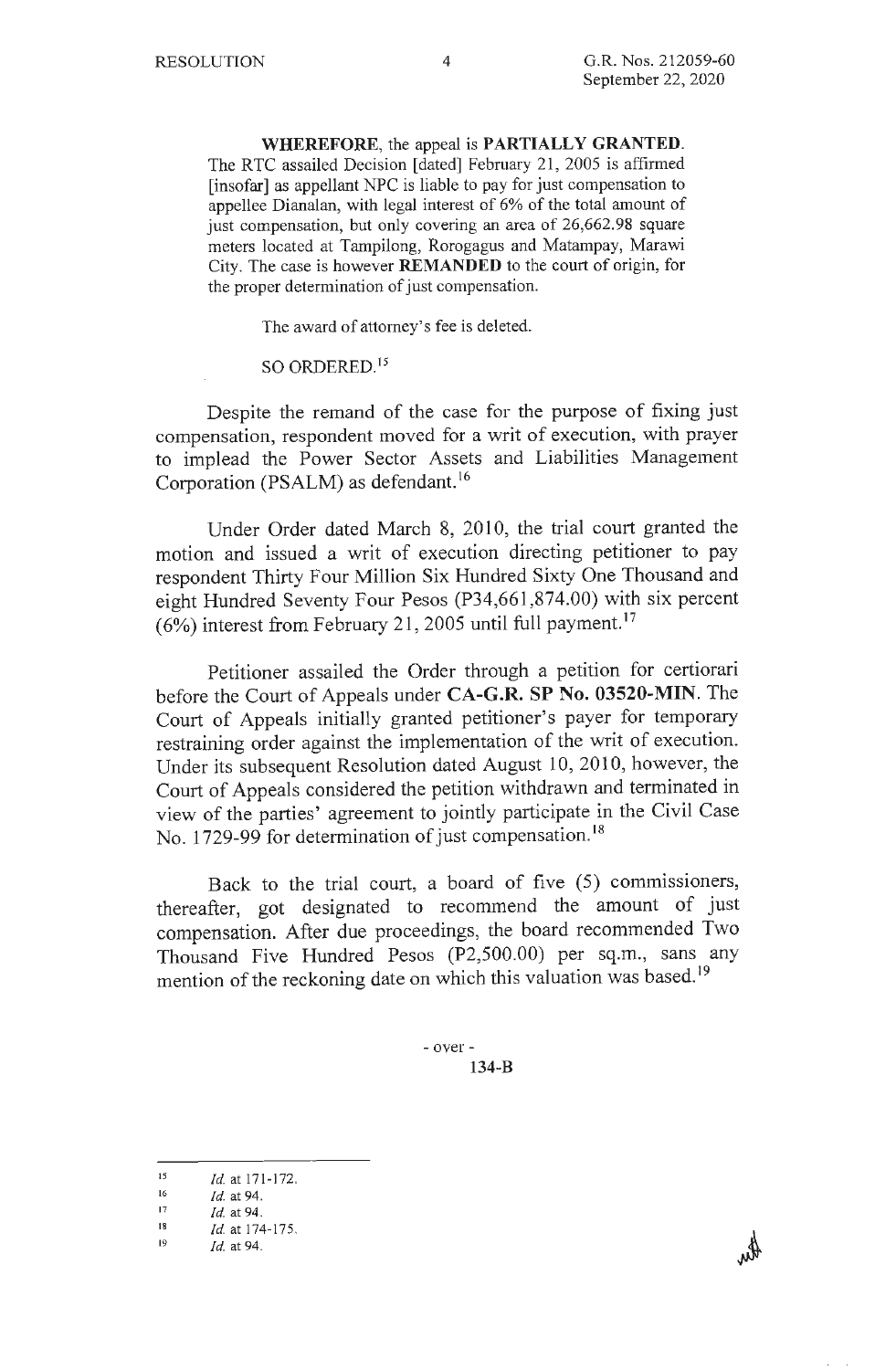In its opposition, petitioner argued that board's recommended valuation did not consider the assessed value of the properties at the time of taking in 1988 nor at the time of filing (of the complaint) in 1999.20

Under Order dated March 24, 2011, the trial court adopted the board's recommendation fixing just compensation at Two Thousand Five Hundred Pesos (P2,500.00) per sq.m. with  $6\%$  legal interest.<sup>21</sup>

Petitioner timely moved for reconsideration<sup>22</sup> while respondent sought the issuance of a writ of execution. Respondent claimed that the Order dated March 24, 2011 was already final because it was issued pursuant to the final and executory Decision dated October 22, 2009 in CA-G.R. CV No. 00521-MIN. He, once again, prayed that PSALM be included as a party since it had already taken over petitioner's financial affairs. 23

Petitioner opposed anew insisting that since it still had a pending motion for reconsideration on the valuation of the properties, there could yet be no final valuation to speak of. $24$ 

By Order dated April 13, 2011, the trial court issued the writ of execution.<sup>25</sup> The Sheriff accordingly served a demand letter on petitioner to pay a total of Ninety Three Million Four Hundred Three Thousand Six Hundred Thirty Five 96/100 Pesos (P93,403,635.96), representing just compensation, 6% legal interest for 6 years, sheriff's commission fee, and sheriff's fee.<sup>26</sup>

> - over - **134-B**

2.Plus 6% legal interest of the amount due, to reckon from the rendering of the decision by the court of origin until paid.

#### **SO ORDERED.**

| 22 | <i>Id.</i> at 193-195. |
|----|------------------------|
| 23 | <i>Id.</i> at 196-200. |
| 24 | $Id.$ at 202-204.      |
| 25 | <i>Id.</i> at 205-208. |

26

<sup>20</sup>   $21$ Id. at 186-188.

*Id.* at 191-192.

**WHEREFORE,** foregoing premises considered the court resolved and do hereby ordered that the just compensation due to the Plaintiff-Appellee shall be as follows:

I .Two Thousand Five Hundred (P2,500.00) per square meter or a total amount of Sixty Six Million Six hundred Fifty Seven Thousand Four Hundred Fifty (P66,657,450.00) Pesos representing the value of the plaintiffs land and other consequential damages. Simultaneously upon satisfaction of the Plaintiff-Appellee's claim a Deed of Conveyance of the subject property shall be executed by the latter in favor of the defendant;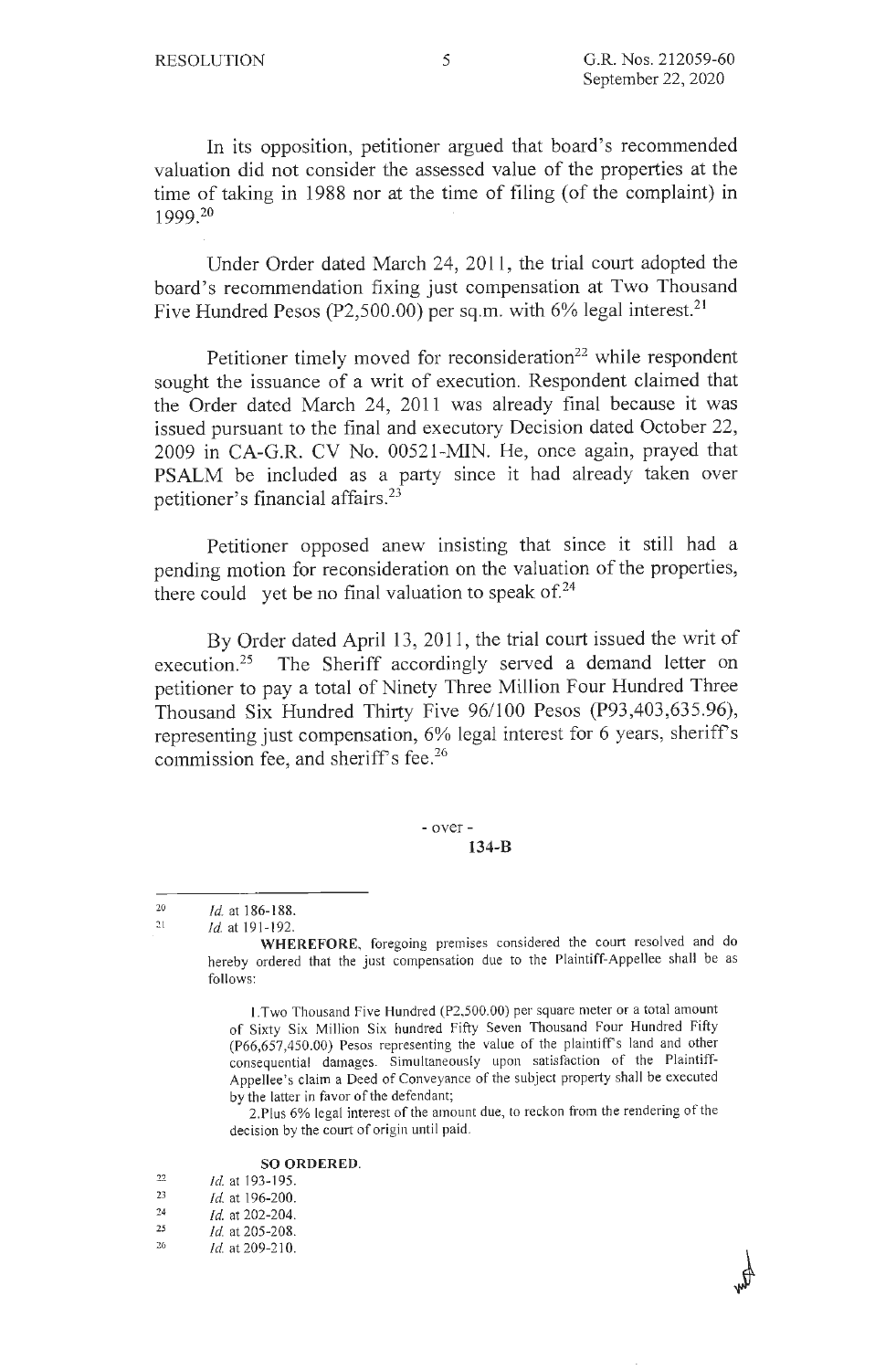Meantime, under Order dated April 12, 2011, the trial court denied petitioner's motion for reconsideration.<sup>27</sup>

Petitioner then filed a special civil action for *certiorari* before the Court of Appeals under **CA-G.R. SP No. 04205-MIN.** Petitioner charged the trial court with grave abuse of discretion amounting to lack or excess of jurisdiction for granting with undue haste respondent's motion for execution of the Order dated March 24, 2011 which had not yet attained finality.

On April 25, 2011, petitioner likewise filed its appeal from the trial court's twin Orders dated March 24, 2011 and April 12, 2011. The appeal was docketed as **CA-G.R. CV No. 02531-MIN.** Petitioner maintained that the trial court erred in fixing the amount of just compensation for the properties at Two Thousand Five Hundred Pesos  $(P2,500.00)$  per sq.m.. It averred that the construction was done sometime in 1980 as shown by the owner's affidavit of quitclaim annotated at the back of OCT P-276. Thus, the basis for the valuation should be the year 1980 when the property was deemed taken. Here, the Commissioners' Report based their valuation of Two Thousand Five Hundred (P2,500.00) per sq.m. on these documents: Deeds of Sale of certain properties in Matampay, Marawi City circa 2008 and 2009, Certification dated December 23, 2010 from the Register of Deeds, Marawi City, and Certification dated November 25, 2002 from the City Assessor's Office on the assessed value of lands in Matampay, Marawi City. These documents, however, showed the supposed market value of similarly situated lots not "at the time of taking," in  $1980$ <sup>28</sup> but many years thereafter.

**CA-G.R. SP No. 04205-MIN** and **CA-G.R. CV No. 02531-** MIN were ordered consolidated by the Court of Appeals.<sup>29</sup>

In its assailed Consolidated Decision<sup>30</sup> dated March 28, 2014, the Court of Appeals held: **1)** the grant of the motion for execution of the March 24, 2011 Order was premature, and 2) the reckoning point for valuation of the properties should be February 21, 2005, the date when the trial court rendered its decision in Civil Case No. 1729-99.

> - over - **134-B**

€

SO ORDERED.

<sup>27</sup>  *Id.* at 211.

<sup>28</sup>  *Id.* at JOI.

<sup>29</sup>  *Id.* at 96-97.

<sup>30</sup>  *Id.* at 86-109.

WHEREFORE, the Court REMANDS the case subject of the appeal in CA G.R. CV No. 02531-MIN to the court of origin, to determine the just compensation based on the value of the subject properties as of the year 2005, plus 6% legal rate of interest of the total amount of just compensation. The Orders subject of the petition for *certiorari* in CA G.R. SP No. 04205-MIN are SET ASIDE.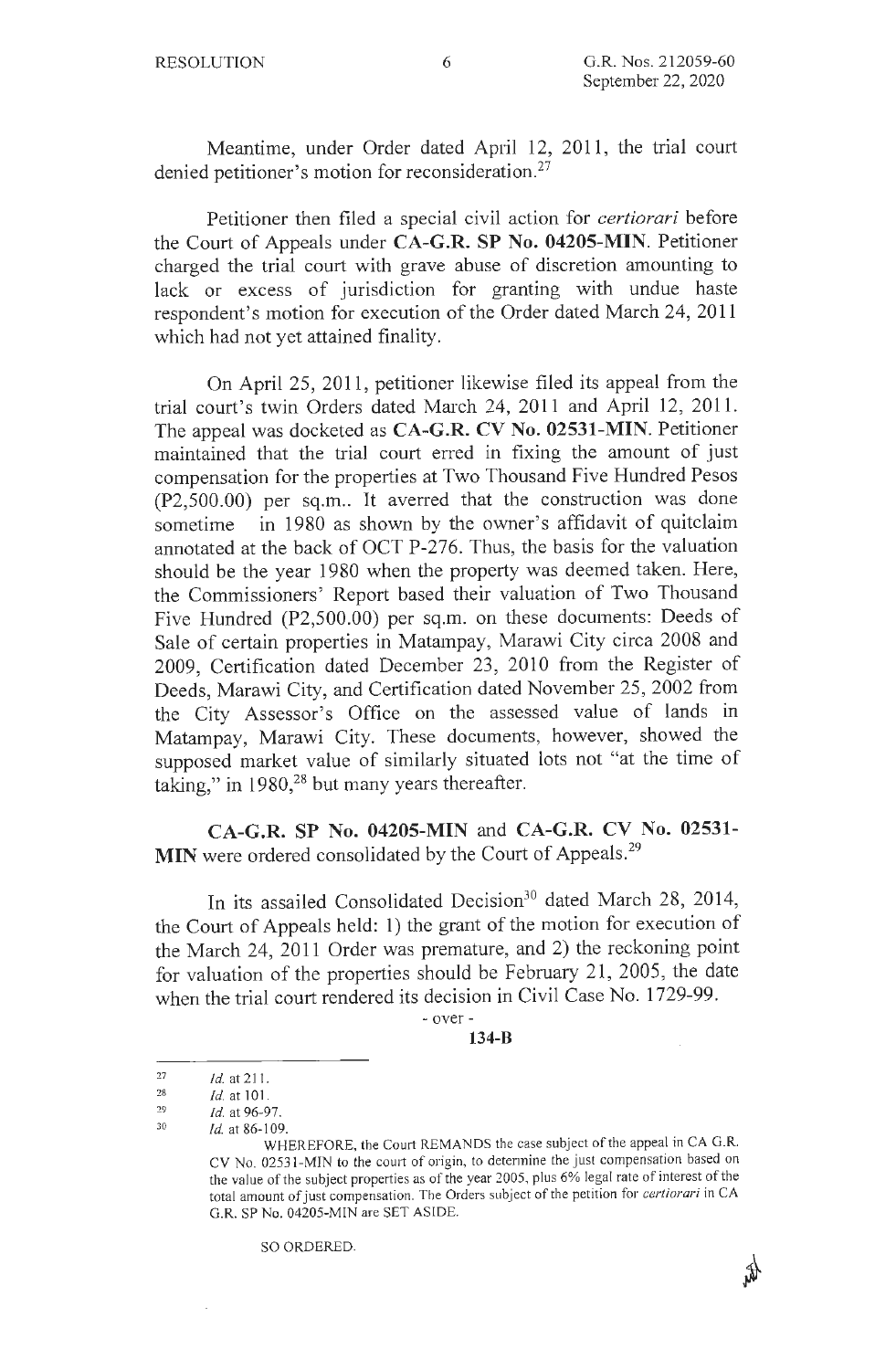The Court of Appeals said that petitioner's insistence on the 1980 valuation of the properties was iniquitous. It noted that petitioner had been using respondent's properties since 1980 without having instituted an expropriation proceeding. Petitioner cannot be allowed to take advantage of the low value of the properties at the time of taking despite the exponential increase of their value over time. Justice and fairness dictate that the appropriate reckoning point for valuation was when the trial court issued its order of expropriation on February 21,  $2005.<sup>31</sup>$ 

Since the trial court's determination of just compensation was based on circa 2002 and 2010 documents, there was a need to remand the case once more to determine just compensation as of  $2005.^{32}$ 

#### **The Present Petition**

Petitioner now asks the Court to exercise its discretionary appellate jurisdiction to reverse the assailed dispositions of the Court of Appeals. It argues, in the main:

Section 4, Rule 67 of the Rules of Court provides that the value of just compensation shall "be determined as of the date of the taking of property or the filing of the complaint, whichever comes first." Thus, if the government takes possession before the expropriation proceedings, the value should be fixed as of the time of taking, not as of the filing of the complaint.<sup>33</sup> Contrary to the Court of Appeals' ruling, therefore, the valuation of the property must be reckoned from the time of taking in 1980.

For his part, respondent ripostes: Section 4, Rule 67 of the Rules of Court on the determination of just compensation is not applicable here because there was no expropriation proceeding to speak of. The action he filed was for recovery of possession and damages or for payment of just compensation. At any rate, the Court of Appeals correctly ruled that the determination of just compensation should be based on the value of the properties as of  $2005.^{34}$ 

In its Reply dated June 22, 2015, petitioner maintains that the rule on the determination of just compensation applies where a

<sup>31</sup>  *Id.* at 108-109.

<sup>32</sup>  *Id.* at 109.

<sup>33</sup>  *Id.* at 66.

<sup>34</sup>  *Id.* at 225-233.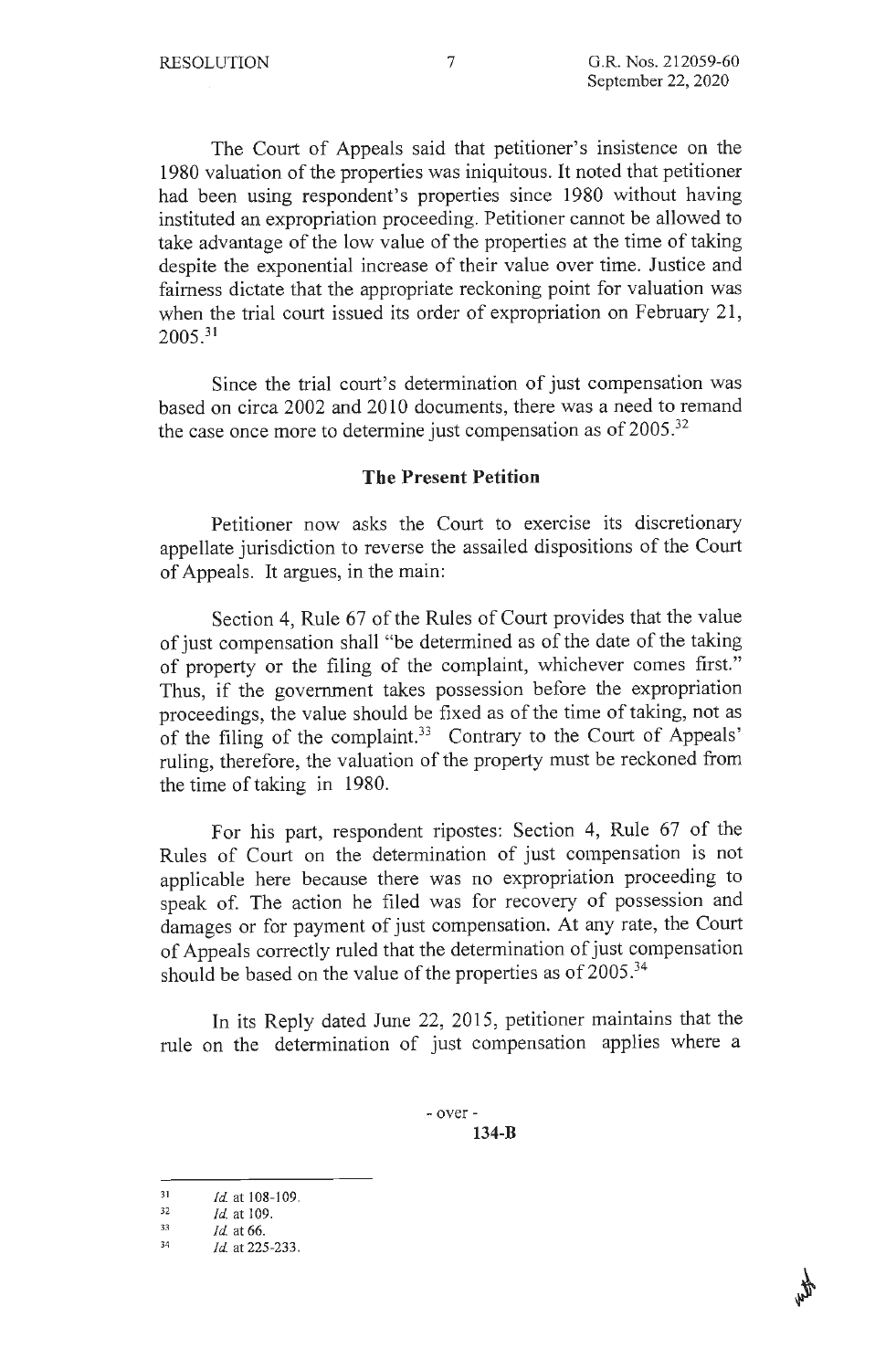property is taken despite the absence of expropriation proceedings. In such a case, the action to recover just compensation is in the nature of inverse condemnation.<sup>35</sup>

### **Core Issues**

- 1) Is respondent entitled to just compensation?
- 2) Did the Court of Appeals commit reversible error when it held that the valuation for just compensation should be reckoned from 2005 when the trial court rendered judgment in respondent's favor?

## **Ruling**

# **The construction of the tunnel constituted taking of respondent's properties**

*National Transmission Commission v. Oroville Development Corporation* citing *Republic v. Vda. De Castellvi36* held that there is taking when the following requisites concur: *First,* the expropriator must enter a private property; *Second,* the entrance into private property must be for more than a momentary period; *Third,* the entry into the property should be under warrant or color of legal authority; *Fourth,* the property must be devoted to a public use or otherwise informally appropriated or injuriously affected; and *Fifth,* the utilization of the property for public use must be in such a way as to oust the owner and deprive him of all beneficial enjoyment of the property. $37$ 

These elements are all present here. Petitioner took possession of respondent's properties without the benefit of expropriation proceedings when it constructed a tunnel to divert the flow of water from the Agus River for its Hydroelectric Project. The construction of the tunnel is sanctioned by RA 6395 and serves as an indefinite encumbrance on respondent's properties, resulting in the curtailment of respondent's beneficial enjoyment thereof.

In *Oroville*, the Court held that the underground tunnels impose limitations on respondents' use of the property for an indefinite period and deprive them of its ordinary use. Consequently, the Court sustained respondents' entitlement to just compensation.

<sup>35</sup>  *Id.* at 246.

<sup>36</sup>  157 Phil. 329 (1974).

<sup>37</sup>  815 Phil. 91, 104 (2017).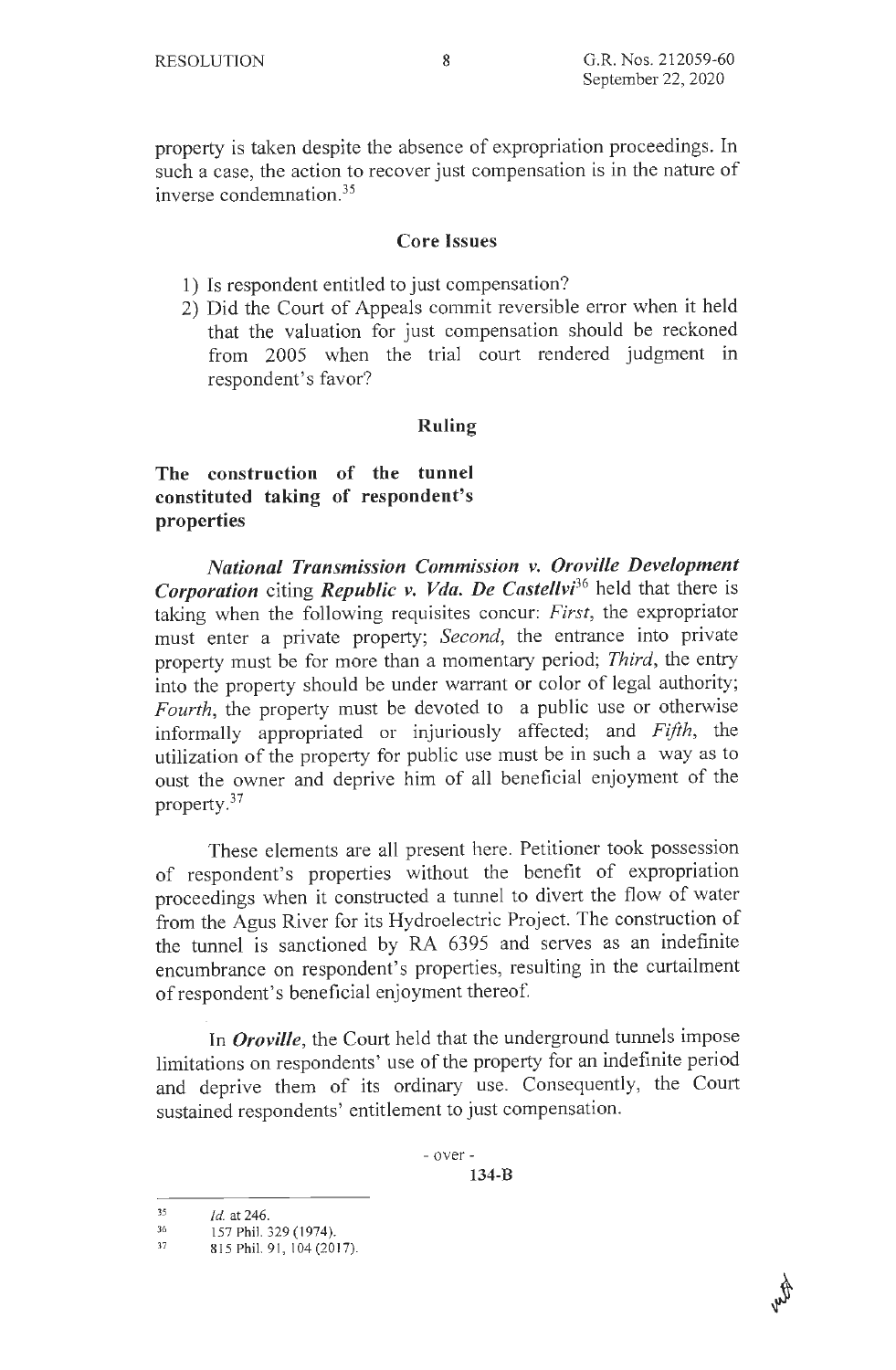So must it be.

### **Just compensation reckoned from the date of actual taking**

Just compensation is the fair value of the property as between one who receives, and one who desires to sell, fixed at the time of the actual taking by the government. This rule holds true when the property is taken before the filing of an expropriation suit, and even if it is the property owner who brings the action for compensation.<sup>38</sup>

Section 4, *Rule* 67 of the Rules of Court ordains:

**Section 4.** Order of expropriation. - If the objections to and the defenses against the right of the plaintiff to expropriate the property are overruled, or when no party appears to defend as required by this Rule, the court may issue an order of expropriation . declaring that the plaintiff has a lawful right to take the property sought to be expropriated, for the public use or purpose described in the complaint, **upon the payment of just compensation to be determined as of the date of the taking of the property or the**  filing of the complaint, whichever came first.  $x \times x$ 

In *Secretary of the Department of Public Works and Highways v. Spouses Tecson,* the Court cited several cases where the government took control and possession of properties for public use without initiating expropriation proceedings and without payment of just compensation, while the landowners failed for a long period of time to question such government act and later instituted actions for recovery of possession with damages, thus:

In *Forfom Development Corporation [Forfom} v. Philippine National Railways [PNR],* PNR entered the property of Forfom in January 1973 for public use, that is, for railroad tracks, facilities and appurtenances for use of the Carmona Commuter Service without initiating expropriation proceedings. In 1990, Forfom filed a complaint for recovery of possession of real property and/or damages against PNR.

In *Eusebio v. Luis,* respondent's parcel of land was taken in 1980 by the City of Pasig and used as a municipal road now known as A. Sandoval Avenue in Pasig City without the appropriate expropriation proceedings. In 1994, respondent demanded payment of the value of the property, but they could not agree on its valuation prompting respondent to file a complaint for reconveyance and/or damages against the city government and the mayor.

#### - over - **134-B**

Secretary of the Department of Public Works and Highways v. Spouses Tecson, 713 Phil. 55, 7 172 (2013).

k.,

<sup>38</sup>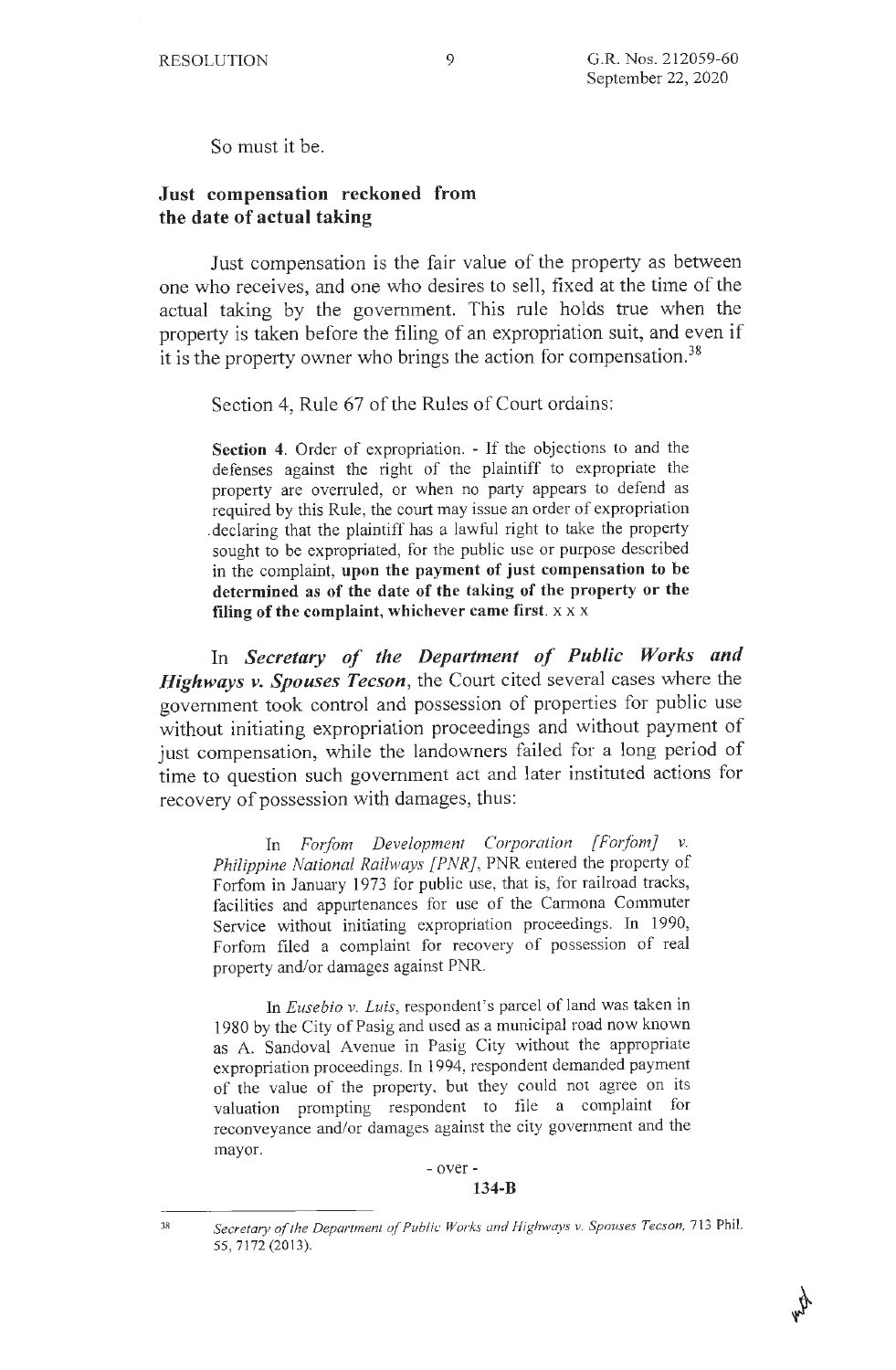In *Manila International Airport Authority v. Rodriguez,* in the early 1970s, petitioner implemented expansion programs for its runway necessitating the acquisition and occupation of some of the properties surrounding its premises. As to respondent's property, no expropriation proceedings were initiated. In 1997, respondent demanded the payment of the value of the property, but the demand remained unheeded prompting him to institute a case for accion reivindicatoria with damages against petitioner.

In *Republic v. Sarabia,* sometime in 1956, the Air Transportation Office (ATO) took possession and control of a portion of a lot situated in Aklan, registered in the name of respondent, without initiating expropriation proceedings. Several structures were erected thereon including the control tower, the Kalibo crash fire rescue station, the Kalibo airport terminal and the headquarters of the PNP Aviation Security Group. In 1995, several stores and restaurants were constructed on the remaining portion of the lot. In 1997, respondent filed a complaint for recovery of possession with damages against the storeowners where ATO intervened claiming that the storeowners were its lessees.

In these cited cases, the Court had uniformly ruled that the **value of the property at the time of taking is controlling for purposes of fixing just compensation.<sup>39</sup>**

*Republic v. Lara further enunciated:* 

The value of the property should be fixed as of the date when it was taken and not the date of the filing of the proceedings." For where property is taken ahead of the filing of the condemnation proceedings, the value thereof may be enhanced by the public purpose for which it is taken; the entry by the plaintiff upon the property may have depreciated its value thereby; or, there may have been a natural increase in the value of the property from the time it is taken to the time the complaint is filed, due to general economic conditions. The owner of private property should be compensated only for what he actually loses; it is not intended that his compensation shall extend beyond his loss or injury.

Indeed, the State is only obliged to make good the loss sustained by the landowner, with due consideration of the circumstances availing at the time the property was taken. The concept of just compensation does not imply fairness to the property owner alone. Compensation must also be just to the public, which ultimately bears the cost of expropriation.40

> - over - **134-B**

39 40

*Secretary of the Department of Public Works and Highways v. Spouses Tecson, id.* at 72.

*Republic v. Court of Appeals,* 494 Phil. 494, 510 (2005).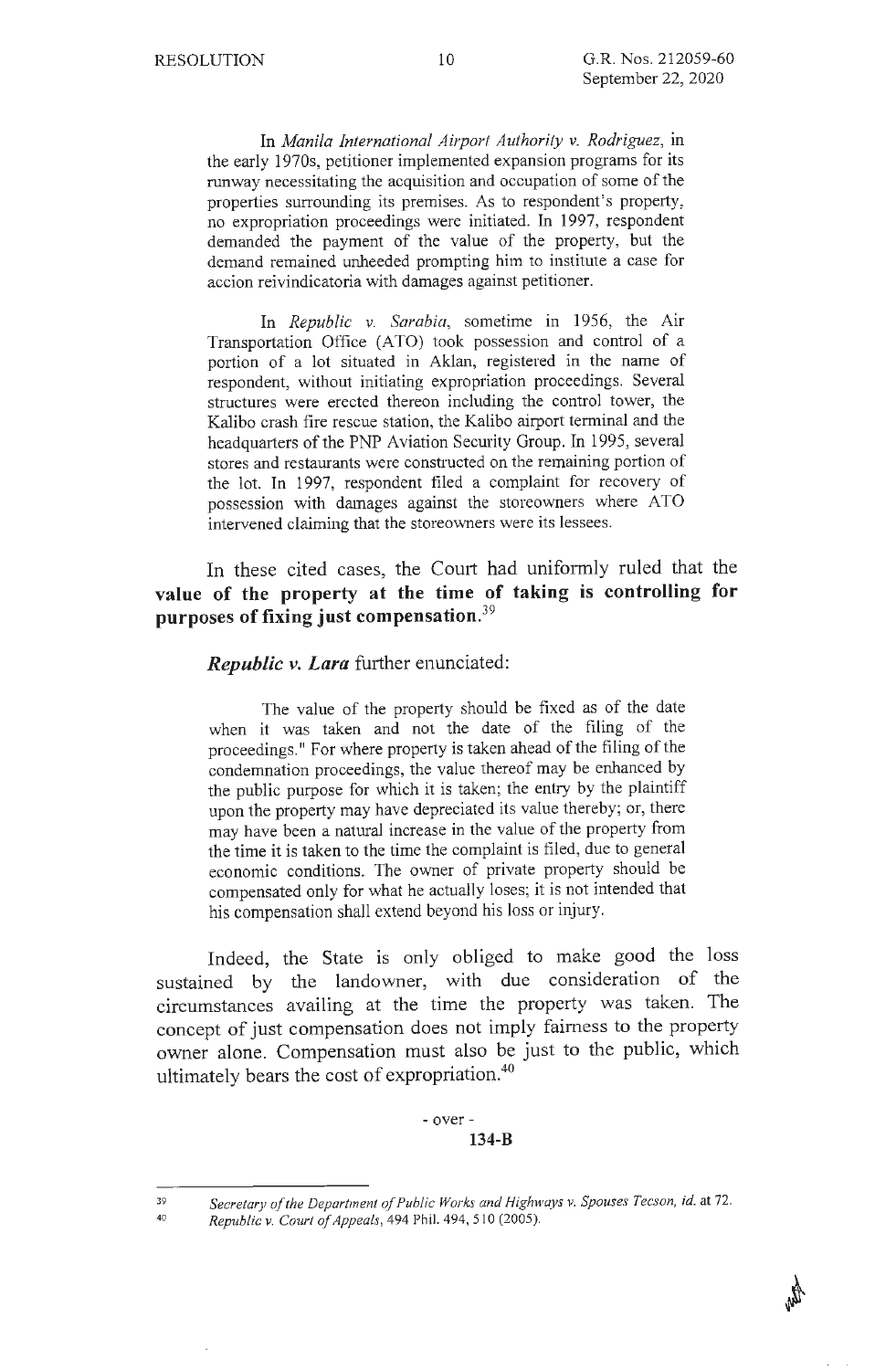But where the physical taking was done without the knowledge or consent of the owner, a different rule applies. In *National Power Corporation v. Heirs of Macabangkit Sangkay,* the Court held that just compensation should be reckoned from the time the property owners initiated inverse condemnation proceedings since the taking of the properties which took place earlier was done without their knowledge or consent, thus:

Compensation that is reckoned on the market value prevailing at the time either when NPC entered or when it completed the tunnel, as NPC submits, would not be just, for it would compound the gross unfairness already caused to the owners by NPC's entering without the intention of formally expropriating the land, and without the prior knowledge and consent of the Heirs of Macabangkit. NPC's entry denied elementary due process of law to the owners since then until the owners commenced the inverse condemnation proceedings. The Court is more concerned with the necessity to prevent NPC from unjustly profiting from its deliberate acts of denying due process of law to the owners. As a measure of simple justice and ordinary fairness to them, therefore, reckoning just compensation on the value at the time the owners commenced these inverse condemnation proceedings is entirely warranted. (Underscoring supplied).

*Macabangkit Sangkay* is an exception to the general rule that just compensation must be reckoned from the time of taking or filing of complaint whichever comes first. *Macabangkit Sangkay* came to fore due to the peculiar circumstances of the case particularly how NPC did not even inform the property owners of the construction of the underground tunnels. It may even be said that there, NPC employed stealth instead of complying with the legal process of expropriation.

These peculiar circumstances are absent here. Respondent's claim of lack of knowledge of or consent to the underground construction is distinctly belied by the records. **One,** OCT No. P-276 bears as one of its annotations the Affidavit of Quitclaim dated November 23, 1979 executed by landowner Hadji himself absolving petitioner from any liability in connection with subject properties; and **Two,** Hadji had sold a portion of subject properties to petitioner on July 18, 1988 at Ten Pesos (P10.00) per sq.m.. The same was also annotated on OCT No. P-276.

Thus, absent any compelling reason to deviate from the general rule laid down in *Spouses Tecson and related cases,* valuation for just compensation here must be reckoned from the time of actual taking in

 $\phi$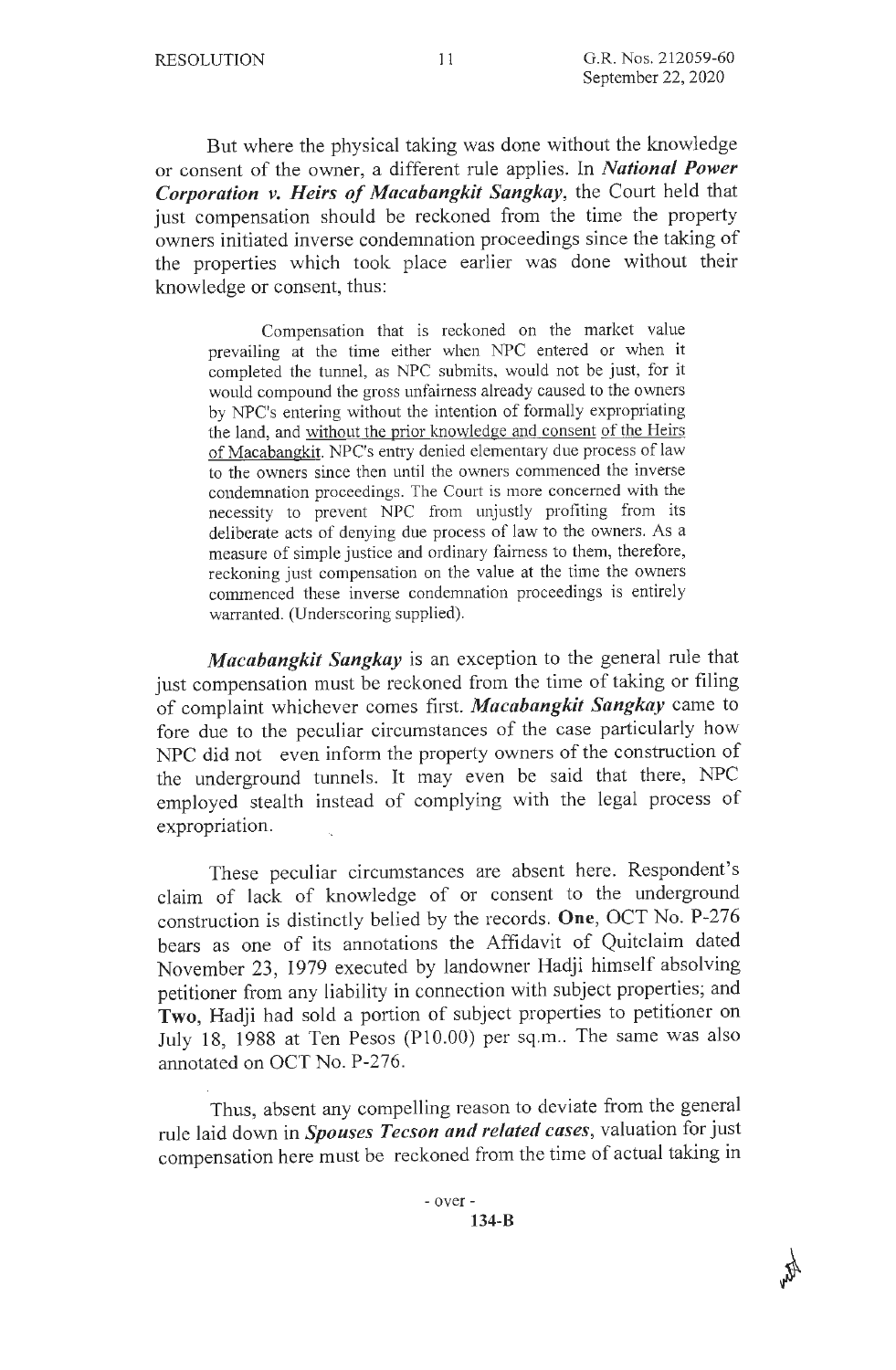1979 when the construction of the tunnel was deemed to have commenced, as evidenced by the landowner's affidavit of quitclaim annotated on OCT No. P-276.

### **Amount of Just Compensation**

The Board of Commissioners recommended Two Thousand Five Hundred Pesos (P2,500.00) as just compensation. The Board considered the following documents: 1) Deeds of Sale between the period of 2008 and 2009, 2) Certificate from the Office of the City Assessor, Marawi City dated November 25, 2002, and 3) Certificate from the Register of Deeds dated December 23, 2010. None of these documents, however, show the value of the property at the time of taking in 1979, albeit it is settled that just compensation is to be ascertained as of the time of taking, which usually coincides with the commencement of the expropriation proceedings.<sup>41</sup>

To be sure, while the board of commissioners is given leeway to consider certain factors in determining the fair market value of the property apart from the proffered documentary evidences, this determination, however, must still reflect the value of the property at the time of the taking. $42$ 

In *Evergreen Manufacturing Corporation v. Republic,* the Court rejected the amount fixed as just compensation because all the conditions taken into account in determining the same did not reflect the value of subject properties at the time of taking. In that case, there was nothing to show the value of the property in 2004, the year the taking of the subject properties took place. The BIR Zonal Valuation and the court decisions were reflective of the value of the property in 2000, four years before the taking of the Subject Premises by the government. On the other hand, the ocular inspection was conducted in 2008, four years after the time of taking. Thus, there was no clear factual evidence for the correct determination of just compensation, 43 as in this case.

In that case though the Court ruled that while remanding the case to receive evidence would enable the court to clearly determine the amount of just compensation at the time of taking, a remand of the case would be prejudicial to both parties as it would further delay an

<sup>41</sup>  *National Power Corporation v. Diato-Bernal*, 653 Phil. 345, 354 (2010).

<sup>42</sup>  *Evergreen Manufacturing Corporation v. Republic of the Philippines, 817 Phil. 1048,* 1061 (2017).

<sup>43</sup>  *ld.* at 1062.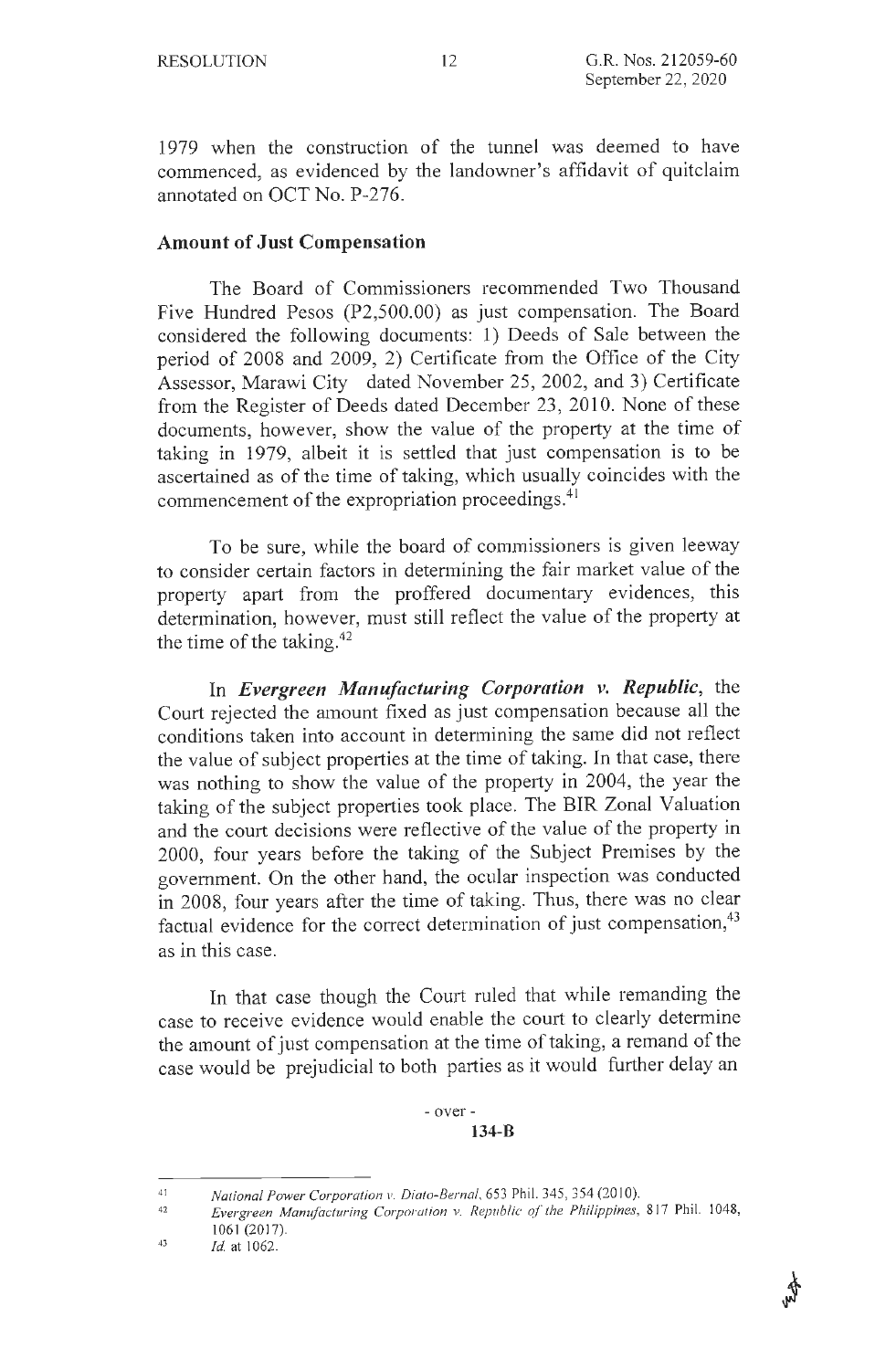over two (2) decade old protracted litigation now. Thus, the Court held that making its own finding of just compensation based on available records would be most beneficial to both parties concerned. 44

Unfortunately, the Court cannot do the same here. For in contrast with *Evergreen,* there is no evidence here from which the Court can determine the amount of just compensation. The only records available pertain to transactions which took place about two (2) decades ago from the date of actual taking.

In *National Power Corporation v. Diato-Bernal,* the Court remanded the case to the trial court because the recommended just compensation was gauged based on documents more than two (2) years after the complaint for expropriation was filed. Finding the commissioners' report unacceptable, the Court decreed that a commissioners' report of land prices which is not based on any documentary evidence is manifestly hearsay and should be disregarded by the court.<sup>45</sup>

In *Land Bank of the Philippines v. Livioco,* the Court likewise ruled that since the parties failed to adduce evidence of the property's value at the time of taking, the Court, not being a trier of facts, was constrained to remand the case to the trial court for the reception of evidence and determination of just compensation.<sup>46</sup>

Another. *National Power Corporation v. Samar* held that although the determination of just compensation lies within the trial court's discretion, it should not be done arbitrarily or capriciously. The trial court's decision must be based on established rules and competent evidence. The court is proscribed from basing its judgment on speculations and surmises. In the absence of such competent evidence, the case therein for expropriation was remanded to the trial court to determine the just compensation of subject property. 47

We, therefore, resolve to remand the case to the trial court for the purpose of fixing the amount of just compensation for subject properties.

**ACCORDINGLY,** the petition is **GRANTED.** The Decision dated March 28, 2014 in CA G.R. CV No. 02531-MIN & CA G.R. SP

- over -

**134-B** 

<sup>44</sup>  *Id.* at 1063-1064.

<sup>45</sup>  Supra note 40, at 354-355.

<sup>46</sup>  645 Phil. 337, 364-366 (2010).

<sup>47</sup>  742 Phil. 450, 462 (2014).